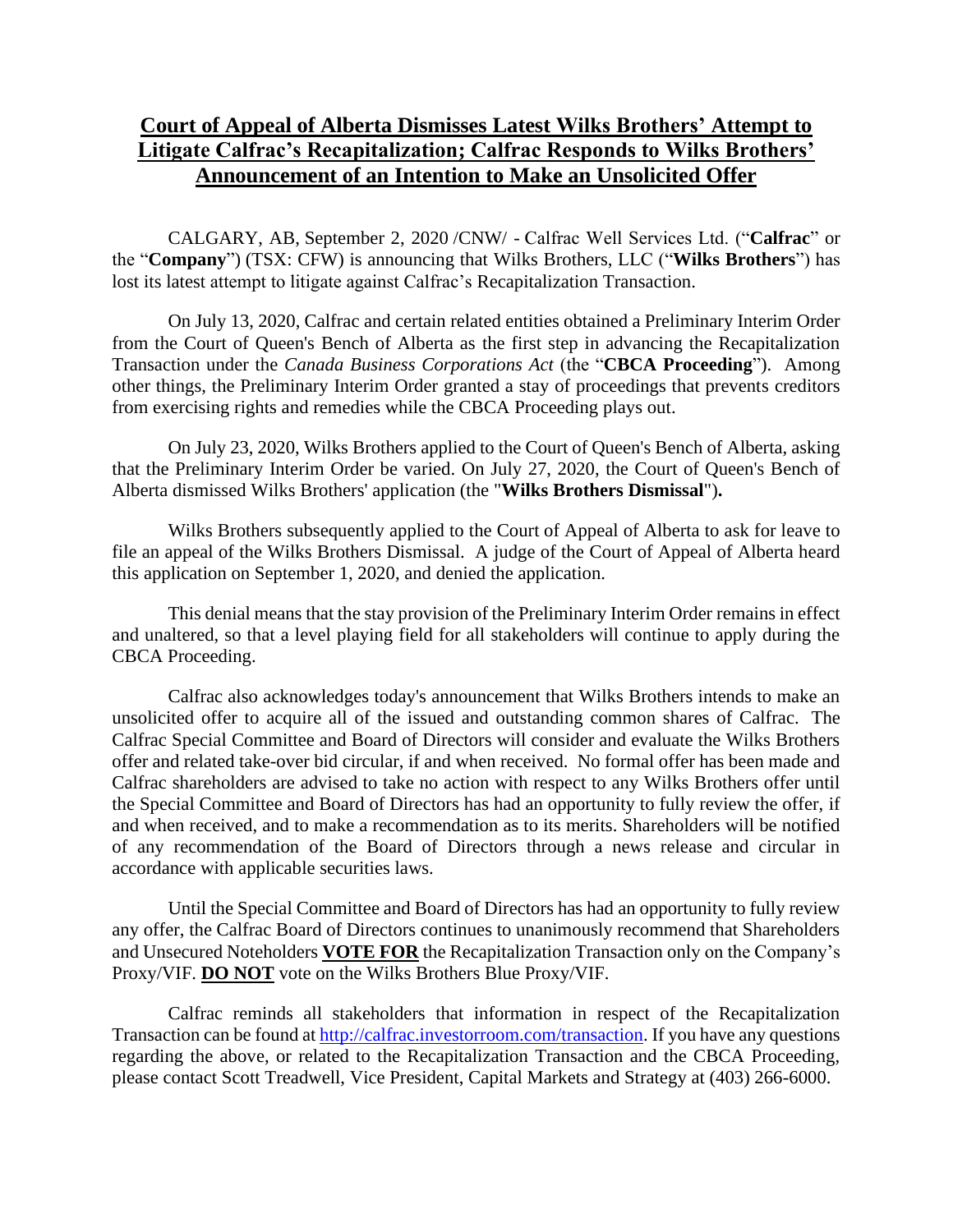Calfrac's common shares are publicly traded on the Toronto Stock Exchange under the trading symbol "CFW". Calfrac provides specialized oilfield services to exploration and production companies designed to increase the production of hydrocarbons from wells drilled throughout western Canada, the United States, Argentina and Russia.

This press release contains forward-looking statements and forward-looking information within the meaning of applicable securities laws. The use of any of the words "expect", "anticipate", "continue", "estimate", "may", "will", "project", "should", "believe", "plans", "intends" and similar expressions are intended to identify forward-looking information or statements. More particularly and without limitation, this press release contains forward-looking statements and information relating to the proposed Recapitalization Transaction, the potential for Wilks Brothers to make an unsolicited offer to acquire all of the issued and outstanding common shares of Calfrac and the consideration by the Special Committee and Board of Directors of any such offer.

These forward-looking statements and information are based on certain key expectations and assumptions made by Calfrac in light of its experience and perception of historical trends, current conditions and expected future developments as well as other factors it believes are appropriate in the circumstances, including, but not limited to, the following: the Recapitalization Transaction and the Offering will be completed as proposed; economic and political environment in which Calfrac operates; Calfrac's expectations for its customers' capital budgets and geographical areas of focus; the effect unconventional oil and gas projects have had on supply and demand fundamentals for oil and natural gas; Calfrac's existing contracts and the status of current negotiations with key customers and suppliers; the effectiveness of cost reduction measures instituted by Calfrac; and the likelihood that the current tax and regulatory regime will remain substantially unchanged.

Although Calfrac believes that the expectations and assumptions on which such forward looking statements and information are based are reasonable, undue reliance should not be placed on the forward-looking statements and information as Calfrac cannot give any assurance that they will prove to be correct. Since forward-looking statements and information address future events and conditions, by their very nature they involve inherent risks and uncertainties. Actual results could differ materially from those currently anticipated due to a number of factors and risks. These include, but are not limited to, risks associated with: Calfrac's ability to continue to manage the effect of the COVID-19 pandemic on its operations; default under the Company's credit facilities and/or the Company's senior notes due to a breach of covenants therein; failure to reach any additional agreements with the Company's lenders; the impact of events of defaults in respect of other material contracts of the Company, including but not limited to, cross-defaults resulting in acceleration of amounts payable thereunder or the termination of such agreements; failure of existing shareholders and holders of Unsecured Notes to vote in favour of the Recapitalization Transaction; failure to receive any applicable regulatory approvals in respect of the Recapitalization Transaction or the Offering, global economic conditions; along with those risk and uncertainties identified under the heading "Risk Factors" and elsewhere in the Company's annual information form dated March 10, 2020 and filed on SEDAR at www.sedar.com.